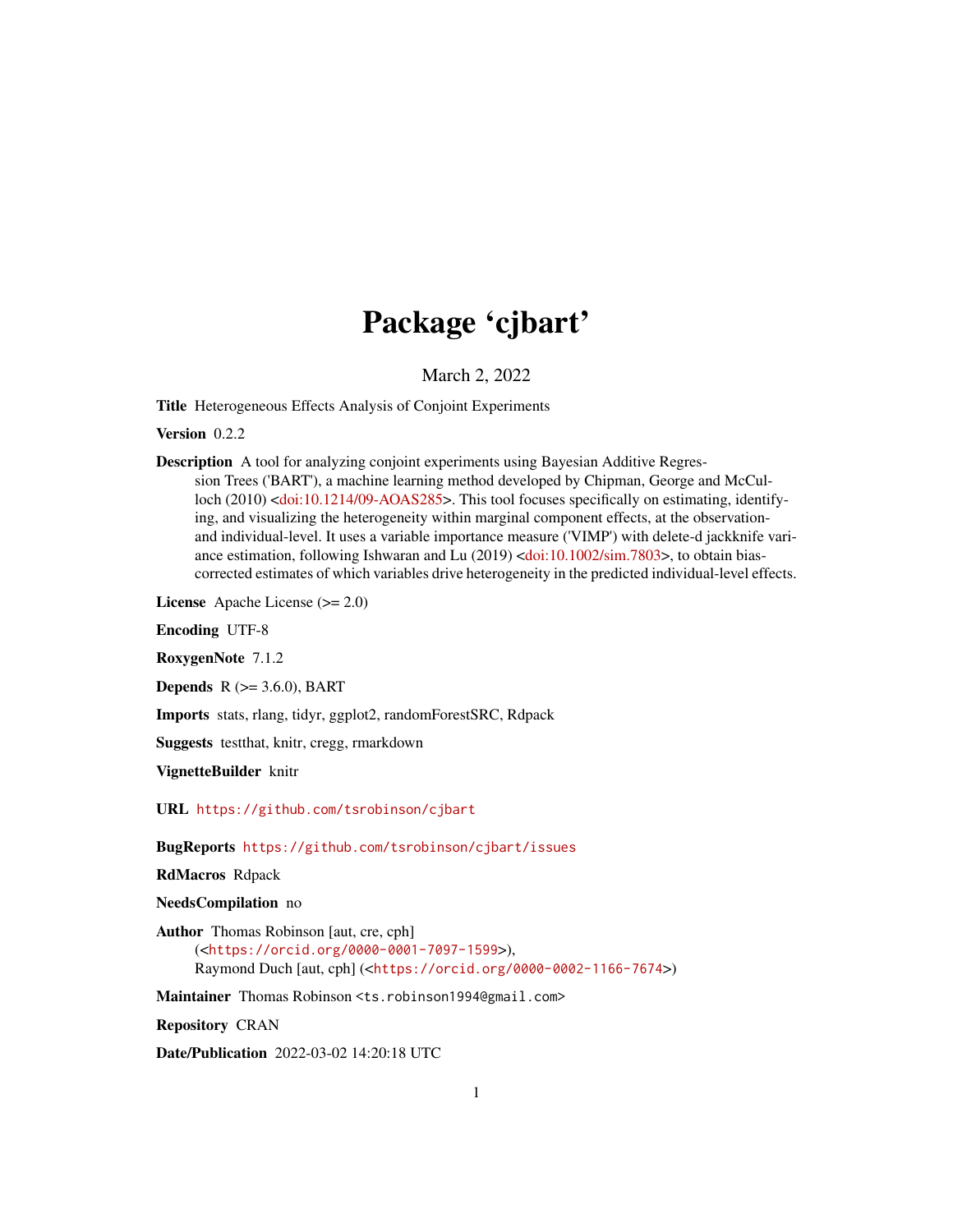# <span id="page-1-0"></span>R topics documented:

| $plot.cjbart.vimp"$ |  |
|---------------------|--|
|                     |  |
|                     |  |
|                     |  |
|                     |  |

#### **Index** [11](#page-10-0)

<span id="page-1-1"></span>cjbart *Generate Conjoint Model Using BART*

# Description

A wrapper for the [BART::pbart\(\)](#page-0-0) function.

# Usage

 $cjbart(data, Y, id = NULL, round = NULL, use\_round = TRUE, cores = 1, ...)$ 

# Arguments

| data      | A data frame, containing all attributes, controls, the outcome and id variables to<br>analyze.             |
|-----------|------------------------------------------------------------------------------------------------------------|
| Υ         | Character string – the outcome variable                                                                    |
| id        | Character string – variable identifying individual respondents (optional)                                  |
| round     | Character string – variable identifying rounds of the conjoint experiment                                  |
| use_round | Boolean – whether to include the round indicator column when training the<br>$BART$ model (default = TRUE) |
| cores     | Integer – number of CPU cores used in model training                                                       |
| .         | Other arguments passed to BART:: pbart()                                                                   |

# Details

Please note, cjbart currently only works for a binary outcome.

# Value

A trained [BART::pbart\(\)](#page-0-0) model that can be passed to [IMCE\(\)](#page-3-1)

# See Also

[BART::pbart\(\)](#page-0-0)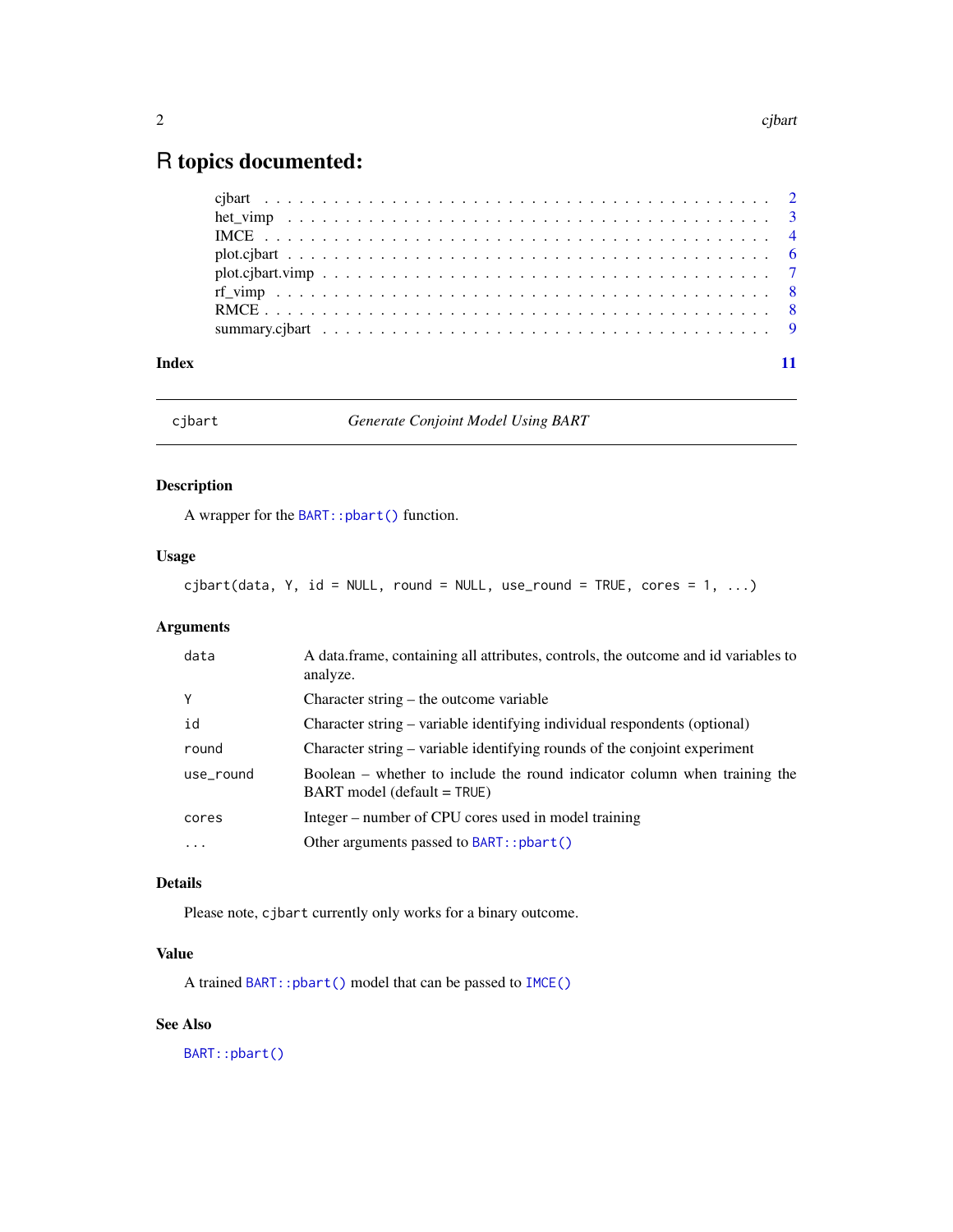#### <span id="page-2-0"></span>het\_vimp 3

#### Examples

```
subjects <- 5
rounds <- 2
profiles <- 2
obs <- subjects*rounds*profiles
fake_data <- data.frame(A = sample(c("a1","a2"), obs, replace = TRUE),
                        B = sample(c("b1", "b2"), obs, replace = TRUE),id1 = rep(1:subjects, each=rounds),
                        stringsAsFactors = TRUE)
fake\_data <- sample(c(0,1), obs, replace = TRUE)cj_model <- cjbart(data = fake_data,
                  Y = "Y".id = "id1")
```
het\_vimp *Estimate Variable Importance Metrics for* cjbart *Object*

#### Description

Estimates random forest variable importance scores for multiple attribute-levels of a conjoint experiment.

#### Usage

het\_vimp(model, outcomes = NULL, covars = NULL)

# Arguments

| model    | Object of class c jbart, the result of running IMCE()                                                                                            |
|----------|--------------------------------------------------------------------------------------------------------------------------------------------------|
| outcomes | An optional vector of attribute levels to generate importance metrics for. By<br>default, all attribute-levels are analyzed.                     |
| covars   | An optional vector of covariates to include in the importance metric check. By<br>default, all covariates are included in each importance model. |

# Details

Having generated a schedule of individual-level marginal component effect estimates, this function fits a random forest model for each attribute-level using the supplied covariates as predictors. It then calculates a variable importance measure (VIMP) for each covariate. The VIMP method assesses how important each covariate is in terms of partitioning the predicted individual-level effects distribution, and can thus be used as an indicator of which variables drive heterogeneity in the IMCEs.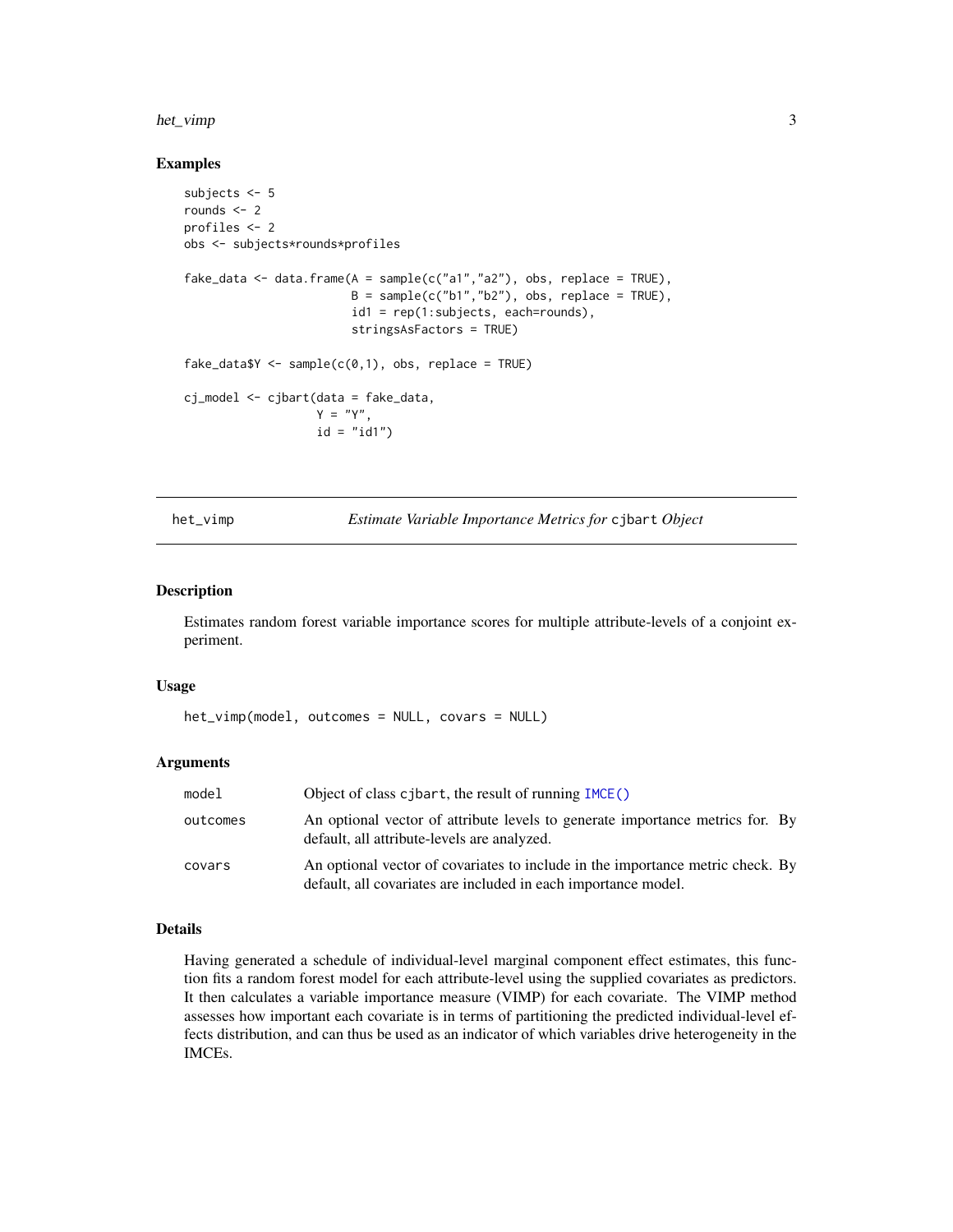<span id="page-3-0"></span>To recover a VIMP measure, we used permutation-based importance metrics recovered from random forest models estimated using [randomForestSRC::rfsrc\(\)](#page-0-0). To permute the data, this function uses random node assignment, whereby cases are randomly assigned to a daughter node whenever a tree splits on the target variable (see Ishwaran et al. 2008). Importance is defined in terms of how random node assignment degrades the performance of the forest. Higher degradation indicates a variable is more important to prediction.

Variance estimates of each variable's importance are subsequently recovered using the delete-d jackknife estimator developed by Ishwaran and Lu (2019). The jackknife method has inherent bias correction properties, making it particularly effective for variable selection exercises such as identifying drivers of heterogeneity.

#### Value

A "long" data.frame of variable importance scores for each combination of covariates and attributelevels, as well as the estimated 95% confidence intervals for each metric.

#### References

Ishwaran H, Kogalur UB, Blackstone EH, Lauer MS (2008). "Random survival forests." *The annals of applied statistics*, 2(3), 841–860.

Ishwaran H, Lu M (2019). "Standard errors and confidence intervals for variable importance in random forest regression, classification, and survival." *Statistics in medicine*, 38(4), 558–582.

#### See Also

[randomForestSRC::rfsrc\(\)](#page-0-0) and [randomForestSRC::subsample\(\)](#page-0-0)

IMCE *Heterogeneous Effects Analysis of Conjoint Results*

#### Description

IMCE calculates the individual-level marginal component effects from a BART-estimated conjoint model.

#### Usage

```
IMCE(
  data,
  model,
  attribs,
  ref_levels,
  method = "bayes".alpha = 0.05,
  keep_omce = FALSE,
  cores = 1,
  skip_checks = FALSE
)
```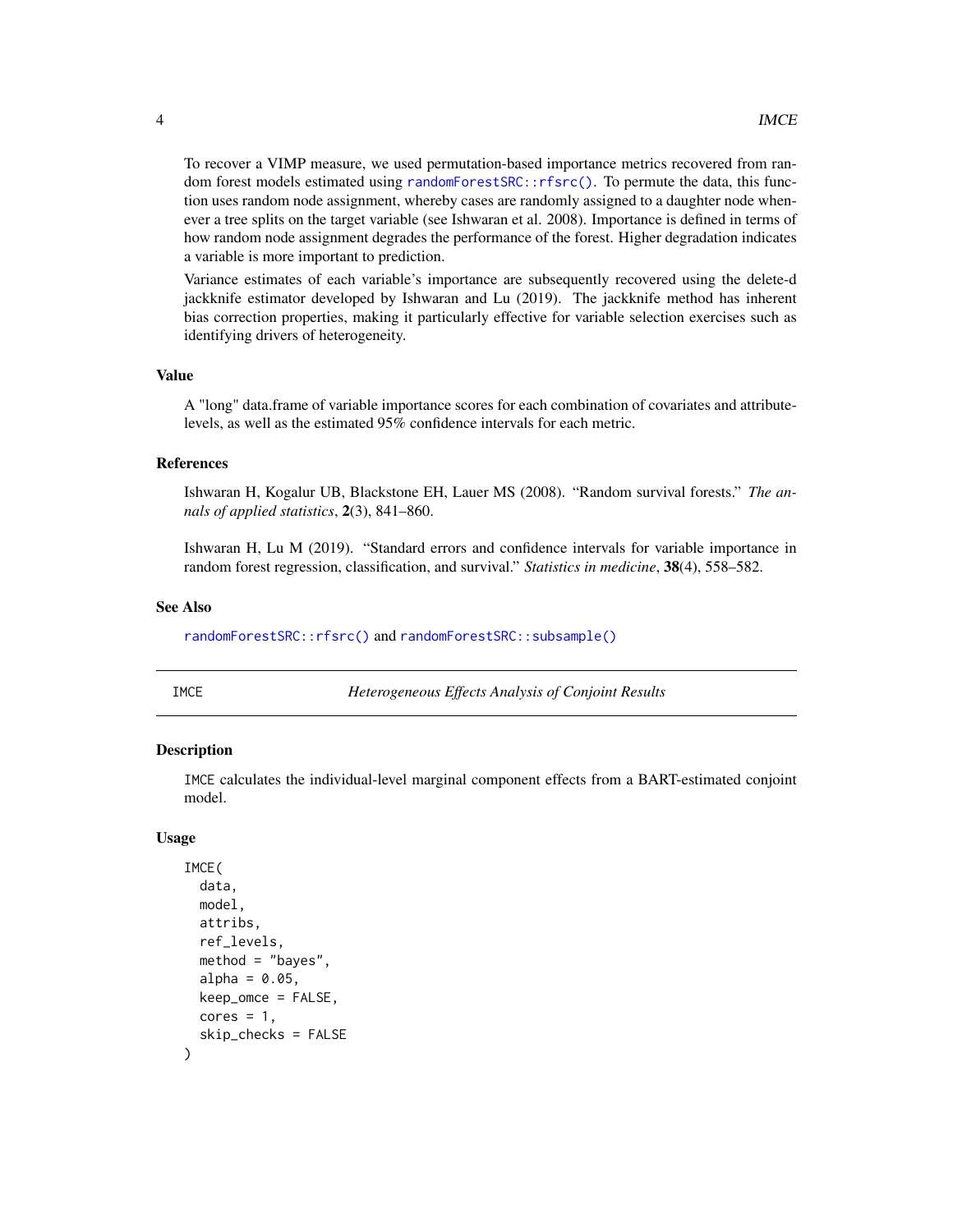#### <span id="page-4-0"></span> $\blacksquare$  IMCE

# Arguments

| data        | A data.frame, containing all attributes, covariates, the outcome and id variables<br>to analyze.                                                                                                                                                                                                                                                                                                                      |  |
|-------------|-----------------------------------------------------------------------------------------------------------------------------------------------------------------------------------------------------------------------------------------------------------------------------------------------------------------------------------------------------------------------------------------------------------------------|--|
| model       | A model object, the result of running cjbart()                                                                                                                                                                                                                                                                                                                                                                        |  |
| attribs     | Vector of attribute names                                                                                                                                                                                                                                                                                                                                                                                             |  |
| ref_levels  | Vector of reference levels, used to calculate marginal effects                                                                                                                                                                                                                                                                                                                                                        |  |
| method      | Character string, setting the variance estimation method to use. When method is<br>"parametric", a typical combined variance estimate is employed; when method =<br>"bayes", the $95\%$ posterior interval is calculated; and when method = "rubin",<br>combination rules are used to combine the variance analogous to in multiple<br>imputation analysis.                                                           |  |
| alpha       | Number between 0 and 1 – the significance level used to compute confidence/posterior<br>intervals. When method = "bayes", the posterior interval is calculated by tak-<br>ing the alpha/2 and (1-alpha/2) quantiles of the posterior draws. When method<br>$=$ "rubin", the confidence interval equals the IMCE +/- qnorm(alpha/2). By<br>default, alpha is 0.05 i.e. generating a 95% confidence/posterior interval. |  |
| keep_omce   | Boolean, indicating whether to keep the OMCE-level results (default = FALSE)                                                                                                                                                                                                                                                                                                                                          |  |
| cores       | Number of CPU cores used during prediction phase                                                                                                                                                                                                                                                                                                                                                                      |  |
| skip_checks | Boolean, indicating whether to check the structure of the data (default = FALSE).<br>Only set this to TRUE if you are confident that the data is structured appropriately                                                                                                                                                                                                                                             |  |

# Details

The OMCE estimates are the result of subtracting the predicted value of each observation under the reference-level category from the predicted value of each observation under the given attribute level. If an attribute has *k* levels, then this will yield *k-1* estimates per observation. The IMCE is the average of the OMCEs for each individual within the data.

# Value

IMCE returns an object of type "cjbart", a list object.

| omce       | A data.frame containing the observation-level marginal effects                        |
|------------|---------------------------------------------------------------------------------------|
| imce       | A data frame containing the individual-level marginal effects                         |
| imce_upper | A data frame containing the upper bound of the IMCE confidence/credible in-<br>terval |
| imce_lower | A data frame containing the lower bound of the IMCE confidence/credible in-<br>terval |
| att_levels | A vector containing the attribute levels                                              |

# See Also

[cjbart\(\)](#page-1-1)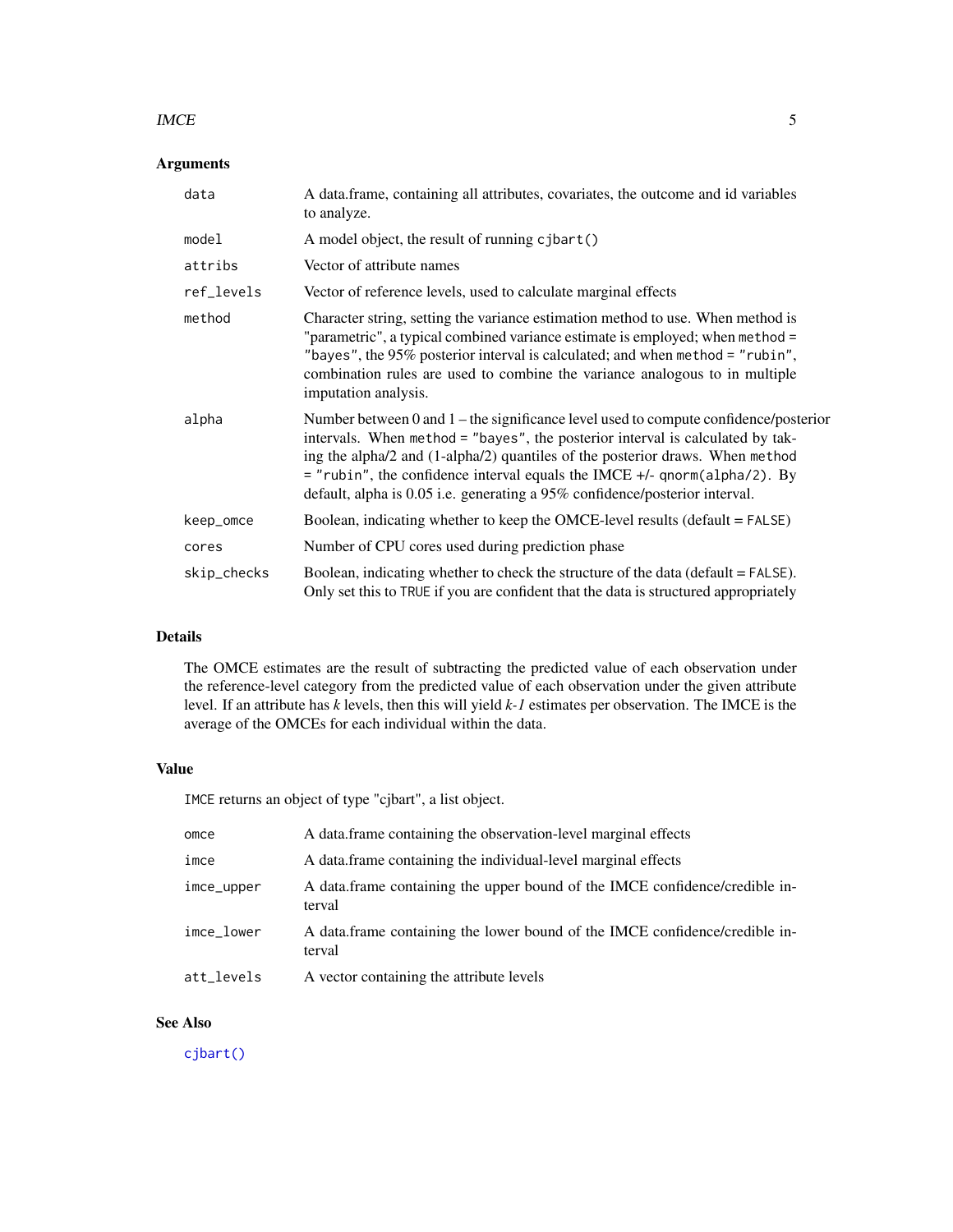#### Examples

```
subjects <- 5
rounds <- 2
profiles <- 2
obs <- subjects*rounds*profiles
fake_data <- data.frame(A = sample(c("a1", "a2"), obs, replace = TRUE),B = sample(c("b1", "b2"), obs, replace = TRUE),id1 = rep(1:subjects, each=rounds),
                        stringsAsFactors = TRUE)
fake\_data \leq \leq sample(c(0,1), obs, replace = TRUE)cj_model <- cjbart(data = fake_data,
                   Y = "Y",id = "id1")## Skip if not Unix due to longer CPU time
if (.Platform$OS.type=='unix') {
  het_effects <- IMCE(data = fake_data,
                      model = cj_model,attribs = c("A", "B"),
                      ref\_levels = c("a1", "b1"),cores = 1)summary(het_effects)
}
```
plot.cjbart *Plot Marginal Component Effects of a* cjbart *Object*

# Description

Plots observation-level or individual-level marginal component effects (OMCE and IMCE respectively). By default, all attribute-levels in the model are plotted.

#### Usage

```
## S3 method for class 'cjbart'
plot(x, covar = NULL, plot\_levels = NULL, se = TRUE, ...)
```
#### Arguments

|       | Object of class cjbart, the result of running $IMCE()$                                  |
|-------|-----------------------------------------------------------------------------------------|
| covar | Character string detailing the covariate over which to analyze heterogeneous<br>effects |

<span id="page-5-0"></span>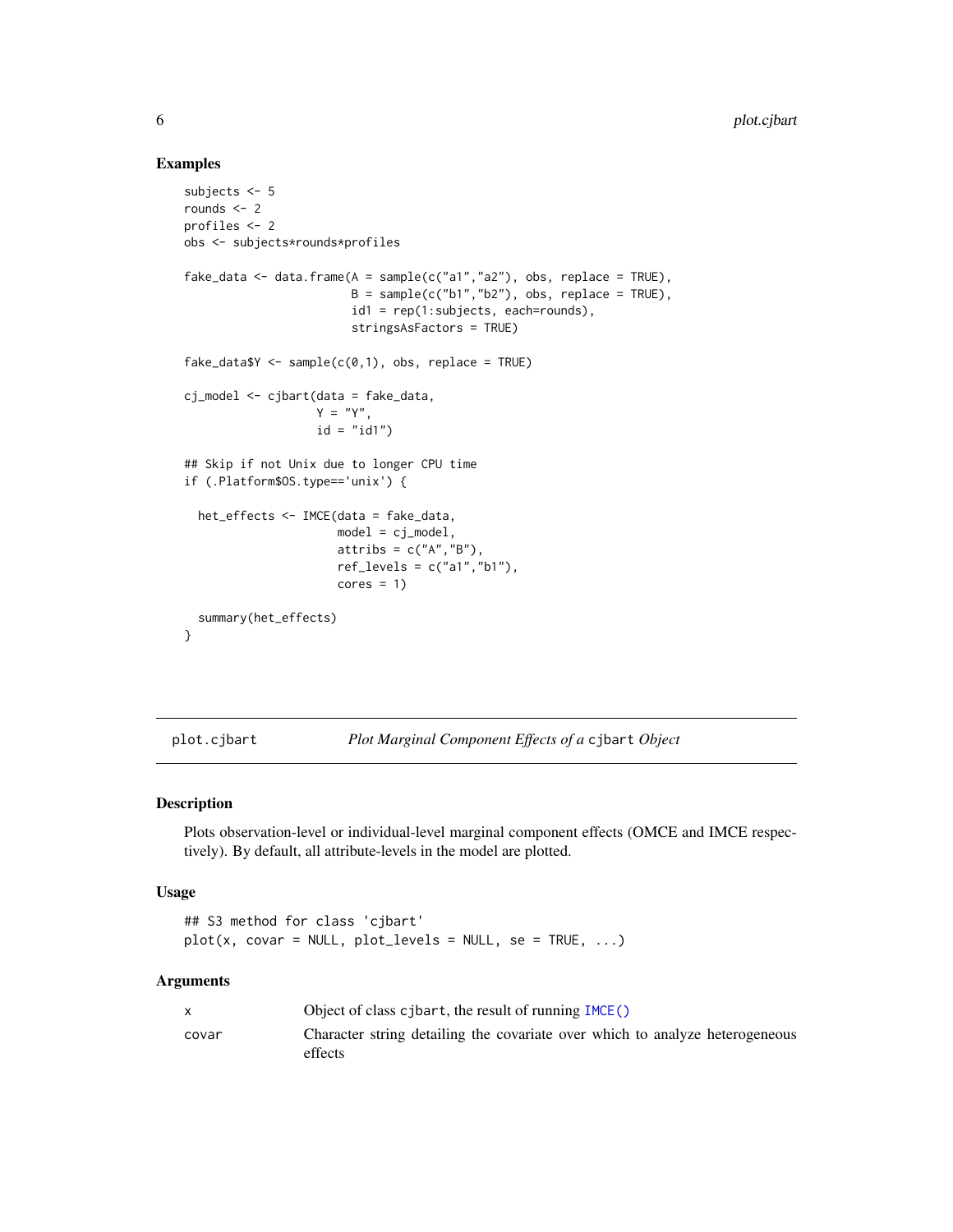<span id="page-6-0"></span>

| plot_levels | Optional vector of conjoint attribute names to plot. If not supplied, all attributes<br>within the conjoint model will be plotted. |
|-------------|------------------------------------------------------------------------------------------------------------------------------------|
| se          | Boolean determining whether to show an estimated 95% confidence interval                                                           |
| $\ddotsc$   | Additional arguments for plotting the marginal component effects (see below).                                                      |

# Value

Plot of marginal component effects.

plot.cjbart.vimp *Plot Variable Importance Matrix for Heterogeneity Analysis*

# Description

Plots a heatmap of variable importance, across predicted IMCEs. By default, all attribute-levels and covariates in the model are plotted.

### Usage

## S3 method for class 'cjbart.vimp'  $plot(x, covers = NULL, att\_levels = NULL, ...)$ 

# Arguments

| $\mathsf{x}$ | Object of class cjbart, the result of running IMCE()                                          |
|--------------|-----------------------------------------------------------------------------------------------|
| covars       | Optional vector of covariate names to plot. By default, all included covariates<br>are shown. |
| att levels   | Optional vector of attribute-levels to plot. By default, all attribute-levels are<br>shown.   |
| .            | Additional arguments (not currently used)                                                     |

# Value

Plot of covariate importance scores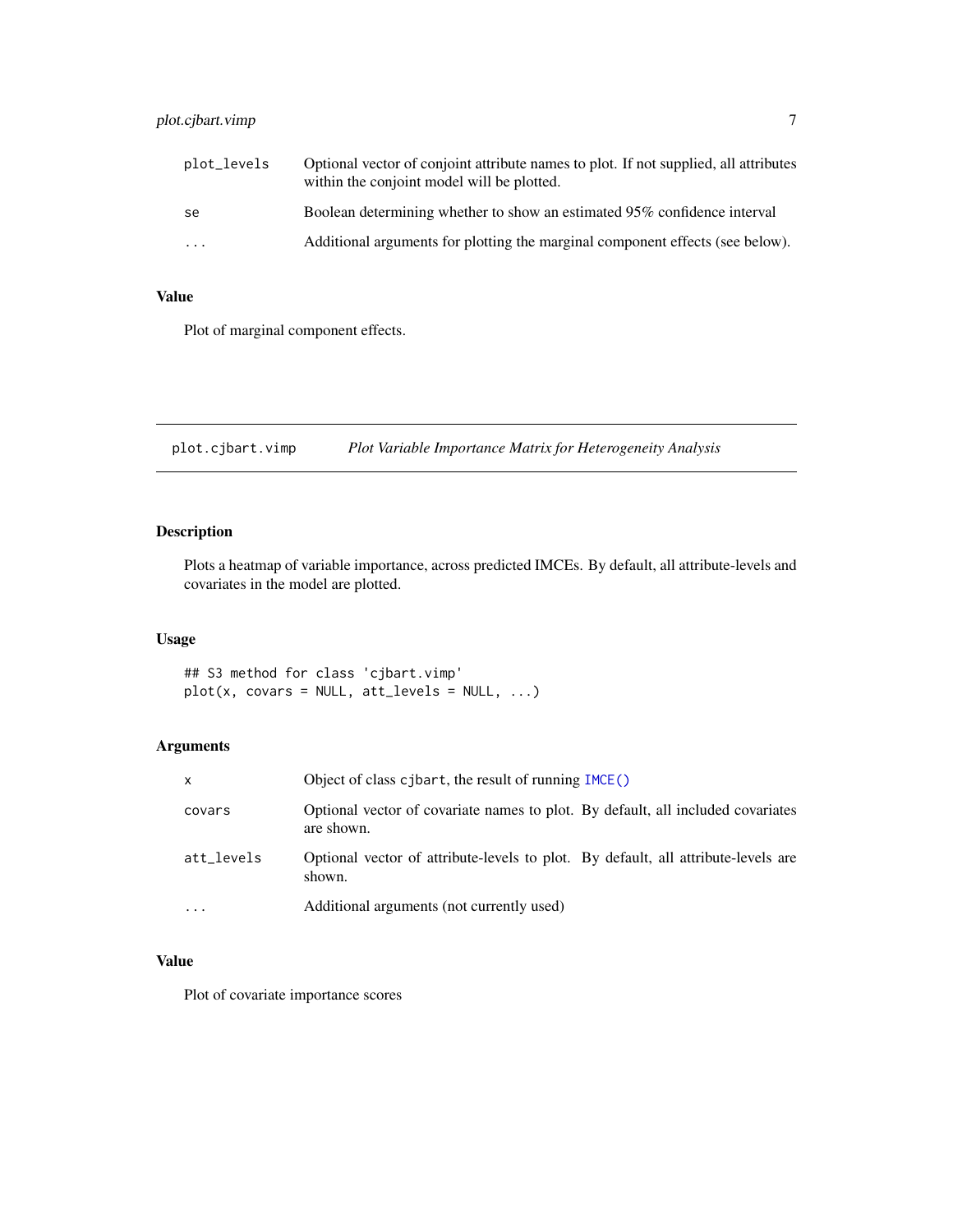<span id="page-7-0"></span>

# Description

Estimates random forest variable importance scores for a single attribute-level of a conjoint experiment. This function is for advanced use. Users should typically use the het $\text{iv}$  () function.

#### Usage

rf\_vimp(model, outcome, covars = NULL)

# Arguments

| model   | Object of class cjbart, the result of running IMCE()                                                                                                                     |
|---------|--------------------------------------------------------------------------------------------------------------------------------------------------------------------------|
| outcome | Character string detailing the covariate over which to analyze heterogeneous<br>effects                                                                                  |
| covars  | An optional vector of covariates to include in the importance metric check.<br>When covars = NULL (the default), all covariates are included in the importance<br>model. |

#### Value

Data.frame of variable importance scores for each covariate in the model, as well as values for the estimated 95% confidence interval for each importance score.

RMCE *Inspect Round-Level Marginal Component Effect (RMCE)*

#### Description

RMCE calculates the round-level marginal component effects from a cjbart model.

#### Usage

RMCE(imces)

#### Arguments

imces An object of class "cjbart", the result of calling the IMCE function

# Details

The RMCE estimates are the result of averaging the OMCEs within each round, for each subject in the experiment. The RMCE is the intermediate causal quantity between OMCEs and IMCEs, and can be useful for inspecting whether there are any carryover or stability issues across rounds.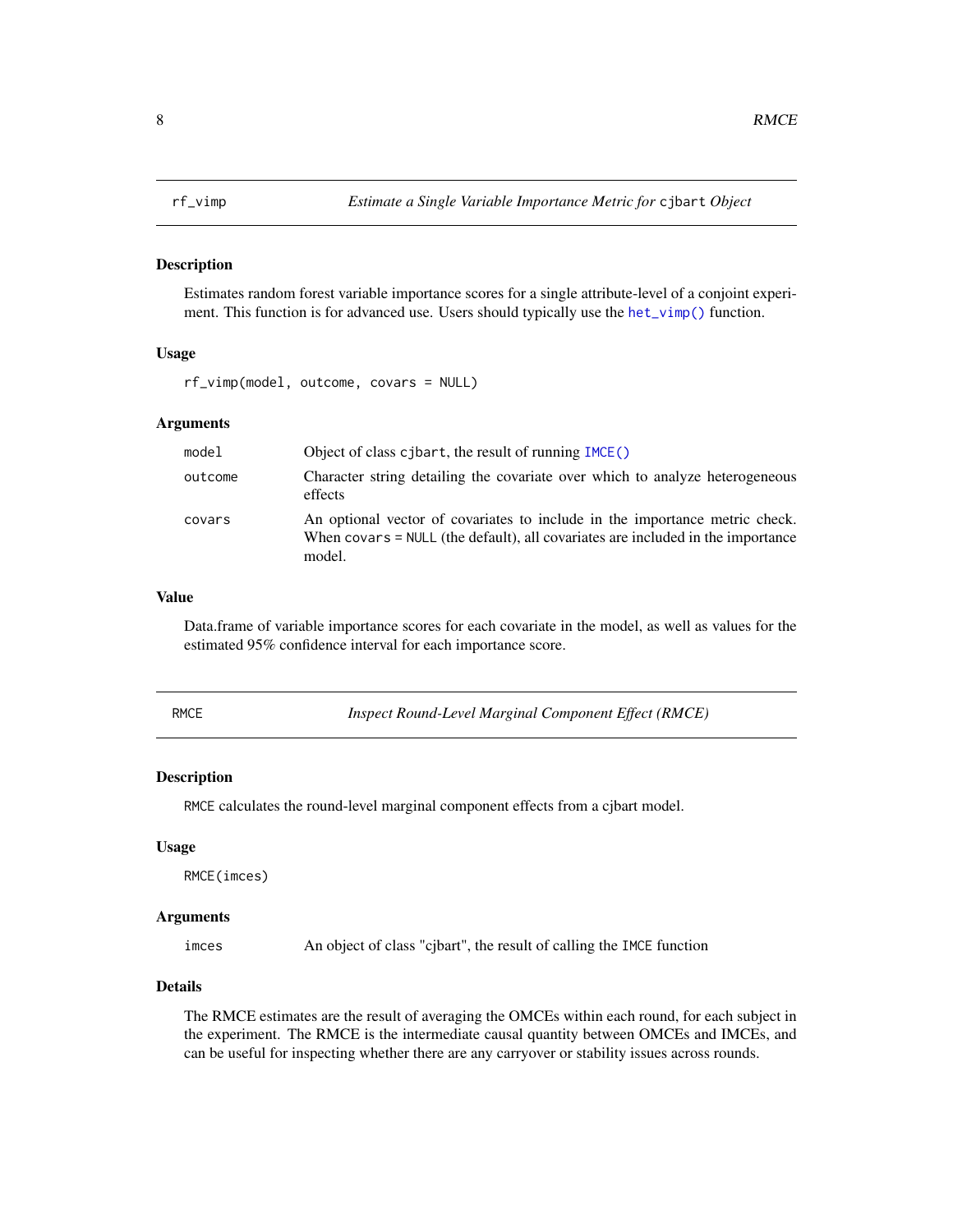# <span id="page-8-0"></span>summary.cjbart 9

# Value

IMCE returns a data frame of RMCEs.

# See Also

[cjbart\(\)](#page-1-1) and [IMCE\(\)](#page-3-1)

summary.cjbart *Summarizing* cjbart *Marginal Component Effect Estimates*

#### Description

summary method for class "cjbart"

#### Usage

```
## S3 method for class 'cjbart'
summary(object, ...)
```
#### Arguments

| object | Object of class cjbart, the result of running IMCE() |
|--------|------------------------------------------------------|
| .      | Further arguments (not currently used)               |

#### Value

Data frame summarizing the average marginal component effect, the minimum and maximum values, and standard deviations for each attribute-level.

# Examples

```
subjects <- 5
rounds <- 2
profiles <- 2
obs <- subjects*rounds*profiles
fake_data <- data.frame(A = sample(c("a1", "a2"), obs, replace = TRUE),B = sample(c("b1", "b2"), obs, replace = TRUE),id1 = rep(1:subjects, each=rounds),
                        stringsAsFactors = TRUE)
fake\_data <- sample(c(0,1), obs, replace = TRUE)cj_model <- cjbart(data = fake_data,
                   Y = "Y",id = "id1")
```
## Skip if not Unix due to longer CPU time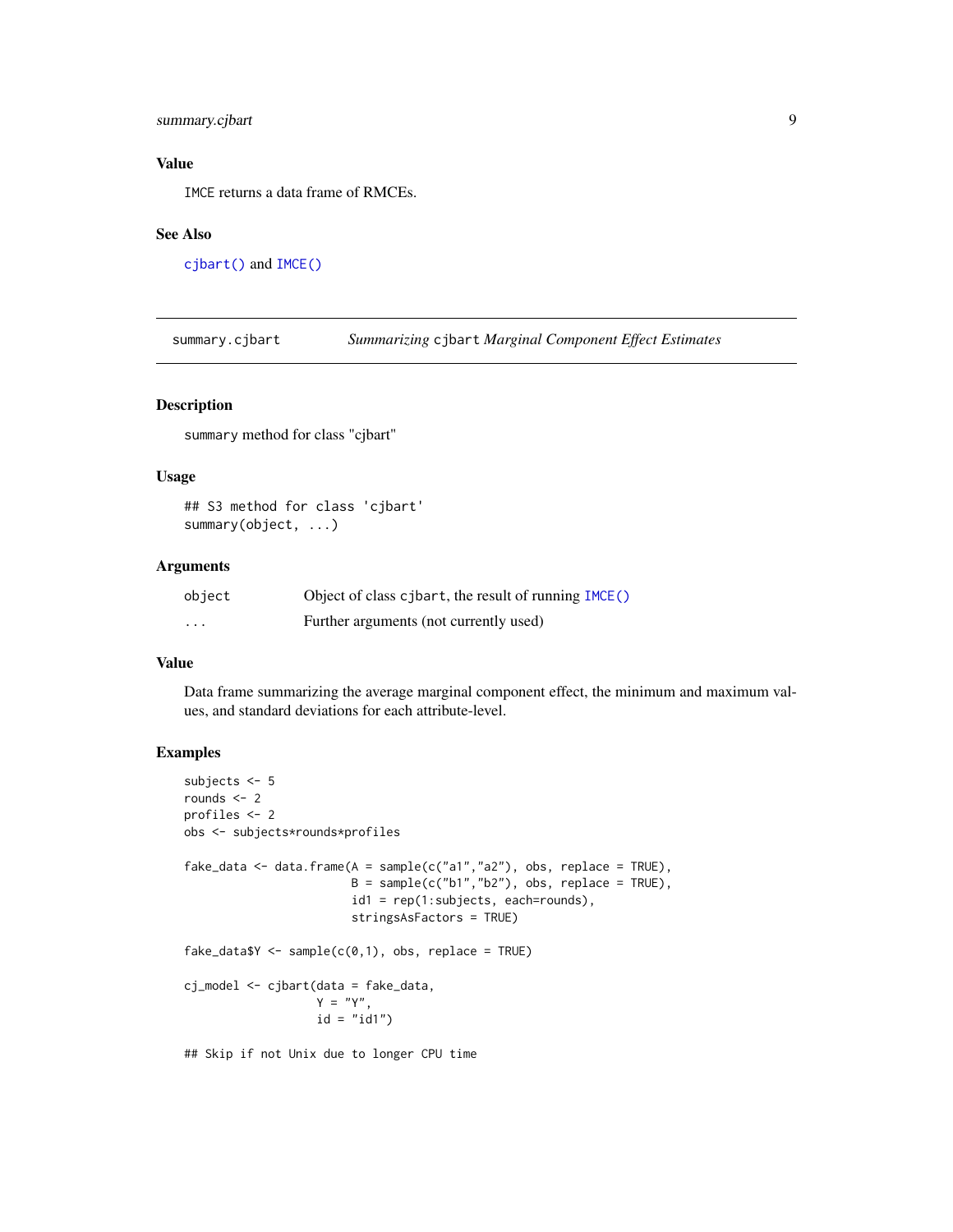```
if (.Platform$OS.type=='unix') {
 het_effects <- IMCE(data = fake_data,
                     model = cj_model,
                      attribs = c("A", "B"),
                      ref_levels = c("a1","b1"),
                     cores = 1)summary(het_effects)
```

```
}
```